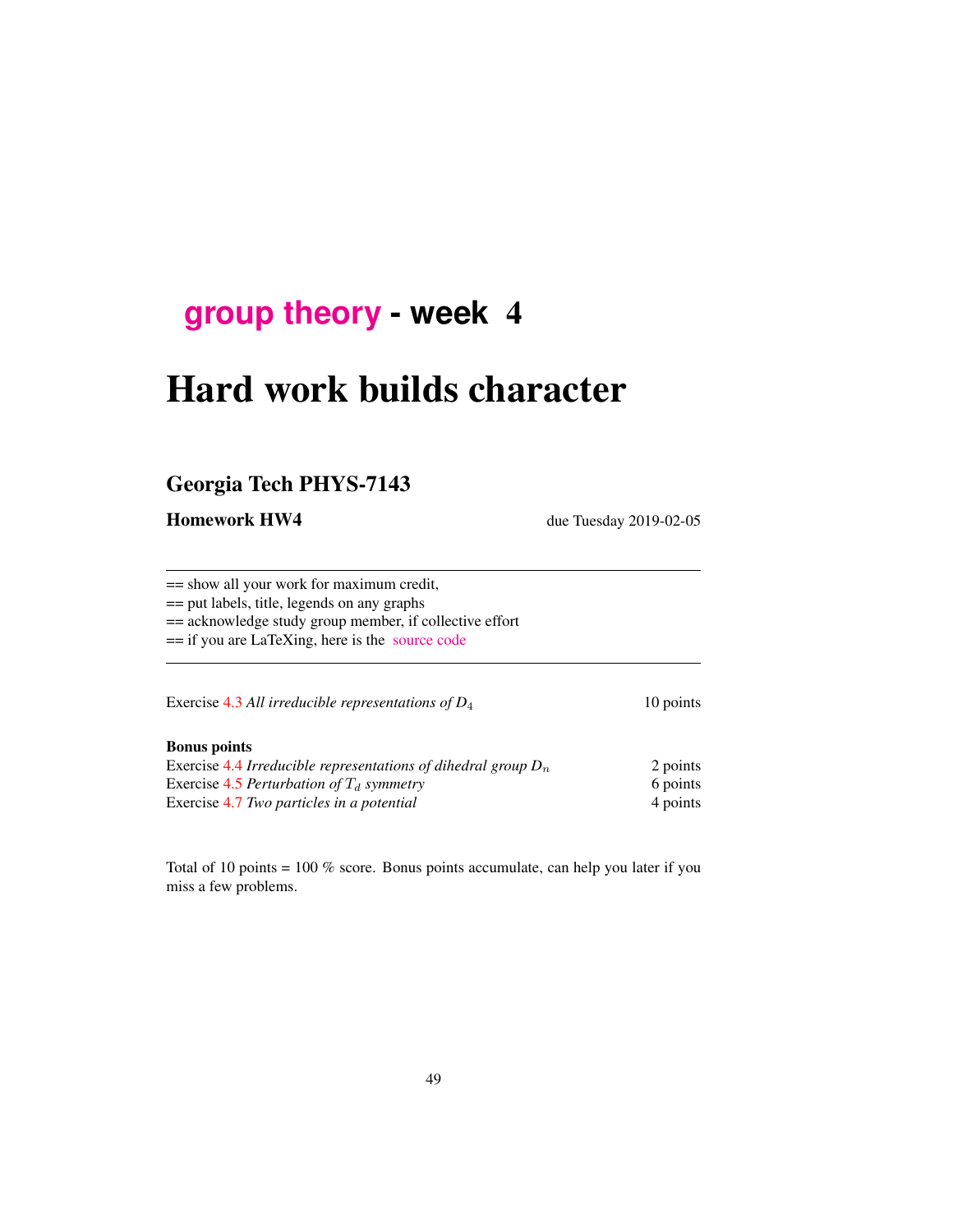## 2019-01-29 Lecture 7

## Character orthogonality theorem

Please study Dresselhaus [1] sects. 2.7 "Wonderful Orthogonality Theorem," 2.8 "Representations and vector spaces," 3.1 "Definition of Character" and 3.2 "Characters and Class" [\(click here\).](http://ChaosBook.org/library/Dresselhaus07.pdf) Tinkham [7] covers the same material in Chapter 3 *Theory of Group Representations*, in a more compact way.

## 2019-01-31 Predrag Lecture 8

### Hard work builds character

Complete Dresselhaus *et al.* [1] sects. 3.3 "Wonderful Orthogonality Theorem for Characters" to 3.8 "Setting up Character Tables" [\(click here\).](http://ChaosBook.org/library/Dresselhaus07.pdf) This material is also covered in Tinkham [7] Chapter 3 *Theory of Group Representations*.

# 4.1 It's all about class

The essential group theory notion we shall need here is the notion of irreducible representations (irreps) and their orthogonality

**The Group Orthogonality Theorem:** Let  $D_{\mu}$ ,  $D_{\mu'}$  be two irreducible matrix representations of a compact group G of dimensions  $d_{\mu}$ ,  $d_{\mu'}$ , where the sum is over all elements of the group,  $G = \{g\}$ , and  $|G|$  is their number, or the order of the group:

$$
\frac{1}{|G|}\sum_{g}^{G}\ D^{(\mu)}(g)_{a}{}^{b}D^{(\mu')}(g^{-1})^{a'}{}_{b'} = \frac{1}{d_{\mu}}\delta_{\mu\mu'}\delta_{a}^{a'}\delta_{b'}^{b}\,.
$$

This is a remarkable formula, one relation for each of the  $d_{\mu}^2 + d_{\mu'}^2$  matrix entries. Still, the explicit matrix entries reflect largely arbitrary coordinate choices - there should a more compact statement of irreducibility, and as we shall see, there is: the "character orthogonality theorem"  $(4.5)$  that we derive next.

## 4.2 Literature

Group theory? It is all about class & character. — Predrag Cvitanovic,´ *One minute elevator pitch*

I enjoyed reading Mathews and Walker [6] Chap. 16 *Introduction to groups*. You can download it from [here.](https://www.scribd.com/doc/225369262/Mathematical-Methods-of-Physics-2nd-Edition-Mathews-Walker) Goldbart writes that the book is "based on lectures by Richard Feynman at Cornell University." Very clever. Try working through the example of fig. 16.2: deadly cute, you get explicit eigenmodes from group theory alone. The main message is that if you think things through first, you never have to construct the representation matrices in explicit form - recasting the calculation in terms of invariants, such characters, will get you there much faster.

PHYS-7143-19 week4 50 2019-02-05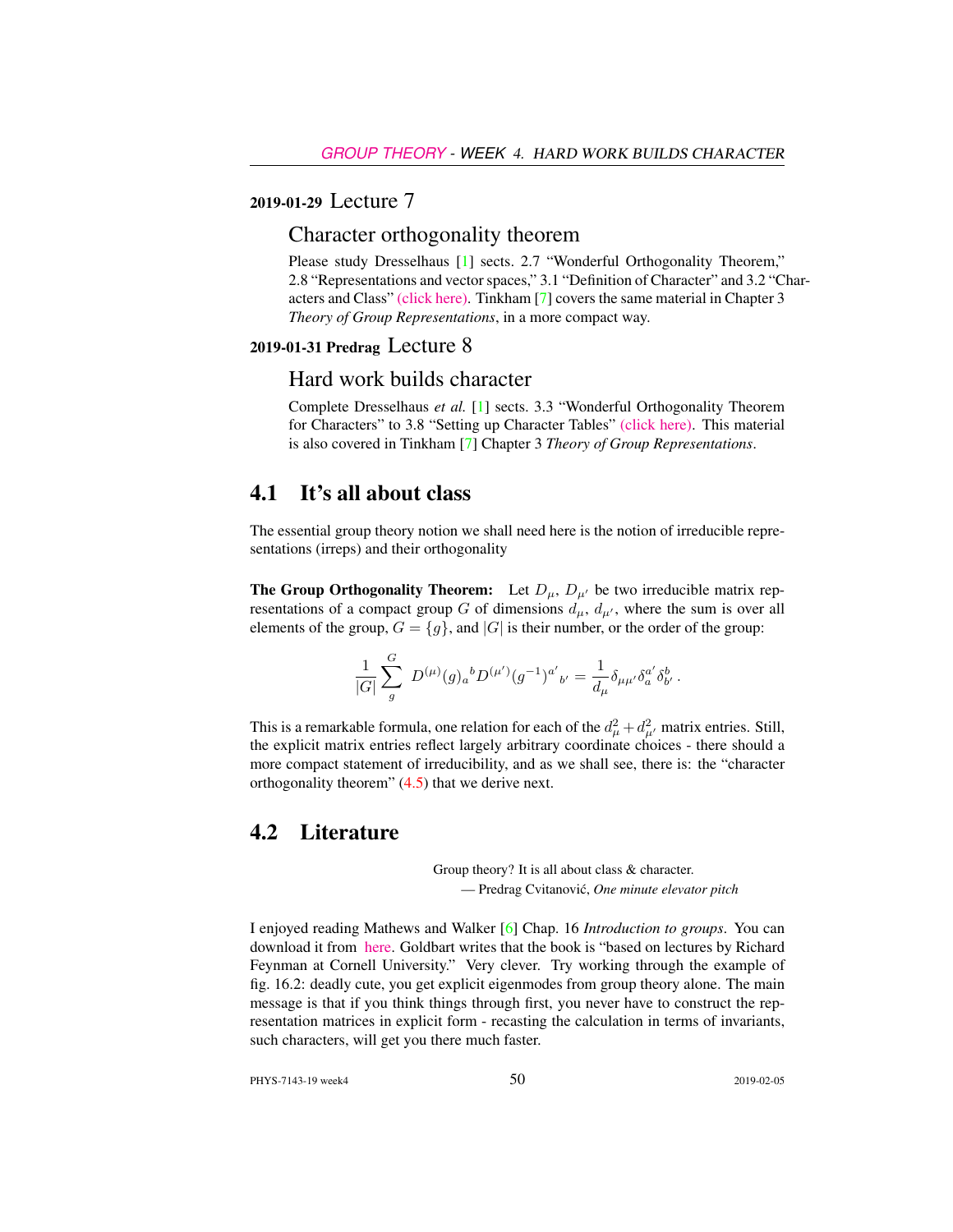You might find Gutkin notes useful:

[Lect. 4](http://birdtracks.eu/courses/PHYS-7143-19/groups.pdf) *Representation Theory II*, up to Sect. 4.5 *Three types of representations*: Character tables. Dual character orthogonality. Regular Representation. Indicators for real, pseudo-real and complex representations. See example 4.2 "Irreps for quaternion multiplication table."

[Lect. 5](http://birdtracks.eu/courses/PHYS-7143-19/groups.pdf) *Applications I. Vibration modes* go through Wigner's theorem,  $Z_n$  symmetry and  $D_3$  symmetry. Study Example 5.1.  $Z_n$  symmetry. More quantum mechanics applications follow in

[Lect. 6](http://birdtracks.eu/courses/PHYS-7143-19/groups.pdf) *Applications II. Quantum Mechanics*, Sect. *2. Perturbation theory*.

Does the proof in the [Lect. 4](http://birdtracks.eu/courses/PHYS-7143-19/groups.pdf) *Representation Theory II Appendix* that the number of irreps equals the number of classes make sense to you? For an easy argument, see Vedensky [Theorem 5.2](http://www.cmth.ph.ic.ac.uk/people/d.vvedensky/groups/Chapter5.pdf) *The number of irreducible representations of a group is equal to the number of conjugacy classes of that group.* For a proof, work though Murnaghan [Theorem 7.](http://www.math.toronto.edu/murnaghan/courses/mat445/ch2.pdf) If you prefer a proof that your professor cannot understand, [click here.](http://mathoverflow.net/questions/102879/bijection-between-irreducible-representations-and-conjugacy-classes-of-finite-gr)

For the record (I retract the heady claim I made in class):

[Mathworld.Wolfram.com:](http://mathworld.wolfram.com/CharacterTable.html) "A character table often contains enough information to identify a given abstract group and distinguish it from others. However, there exist nonisomorphic groups which nevertheless have the same character table, for example  $D_4$  (the symmetry group of the square) and  $Q_8$  (the quaternion group)." exercise 4.3

Fun read along these lines: Hart and Segerman [2] discuss the distinction between abstract groups and symmetry groups of objects. They exhibit two very different objects with  $D_4 = \langle g, \sigma | g^4 = \sigma^2 = e, g\sigma = \sigma g^3 \rangle$  symmetry, and explain the Cayley graph for D<sup>4</sup> (its edges with arrows correspond to rotations, the other edges correspond to reflections). For quaternions they discuss a 1-dimensional space group built of "monkey blocks" (but do not identify its crystallographic name).  $Q_8$  is a subgroup of the symmetries of the 3-dimensional sphere  $S^3$ , the unit sphere in  $\mathbb{R}^4$ . They offer a visualisation of the action of  $Q_8$  on a hypercube and construct a sculpture whose symmetry group is  $Q_8$ , using stereographic projection from the unit sphere in 4-dimensional space.  $Q_8$  is discussed here in example 4.2.

2019-02-08 Simon Berman You would think that the analysis of three masses connected by harmonic strings, see figure 4.1, is a simple exercise finding irreps of  $D_3$  symmetry, but no, it merits a recent 2019 Phys. Rev. Lett., see Katz and Efrati [3] *Self-driven fractional rotational diffusion of the harmonic three-mass system*. The article even starts with our figure 4.1. We might continue the discussion sect. 10.1.

#### **Example 4.1.**  $D_3$  **symmetry:** Reflections and rotations of a triangle, figure 2.2(c)

$$
D(T) = \begin{pmatrix} 0 & 0 & 0 & 0 & 1 & 0 \\ 0 & 0 & 0 & 0 & 0 & 1 \\ 1 & 0 & 0 & 0 & 0 & 0 \\ 0 & 1 & 0 & 0 & 0 & 0 \\ 0 & 0 & 1 & 0 & 0 & 0 \\ 0 & 0 & 0 & 1 & 0 & 0 \end{pmatrix}, \qquad D(\sigma_1) = \begin{pmatrix} -1 & 0 & 0 & 0 & 0 & 0 \\ 0 & 1 & 0 & 0 & 0 & 0 \\ 0 & 0 & 0 & 0 & -1 & 0 \\ 0 & 0 & 0 & 0 & 0 & 1 \\ 0 & 0 & -1 & 0 & 0 & 0 \\ 0 & 0 & 0 & 1 & 0 & 0 \end{pmatrix} \quad (4.1)
$$

2019-02-05 **51** PHYS-7143-19 week4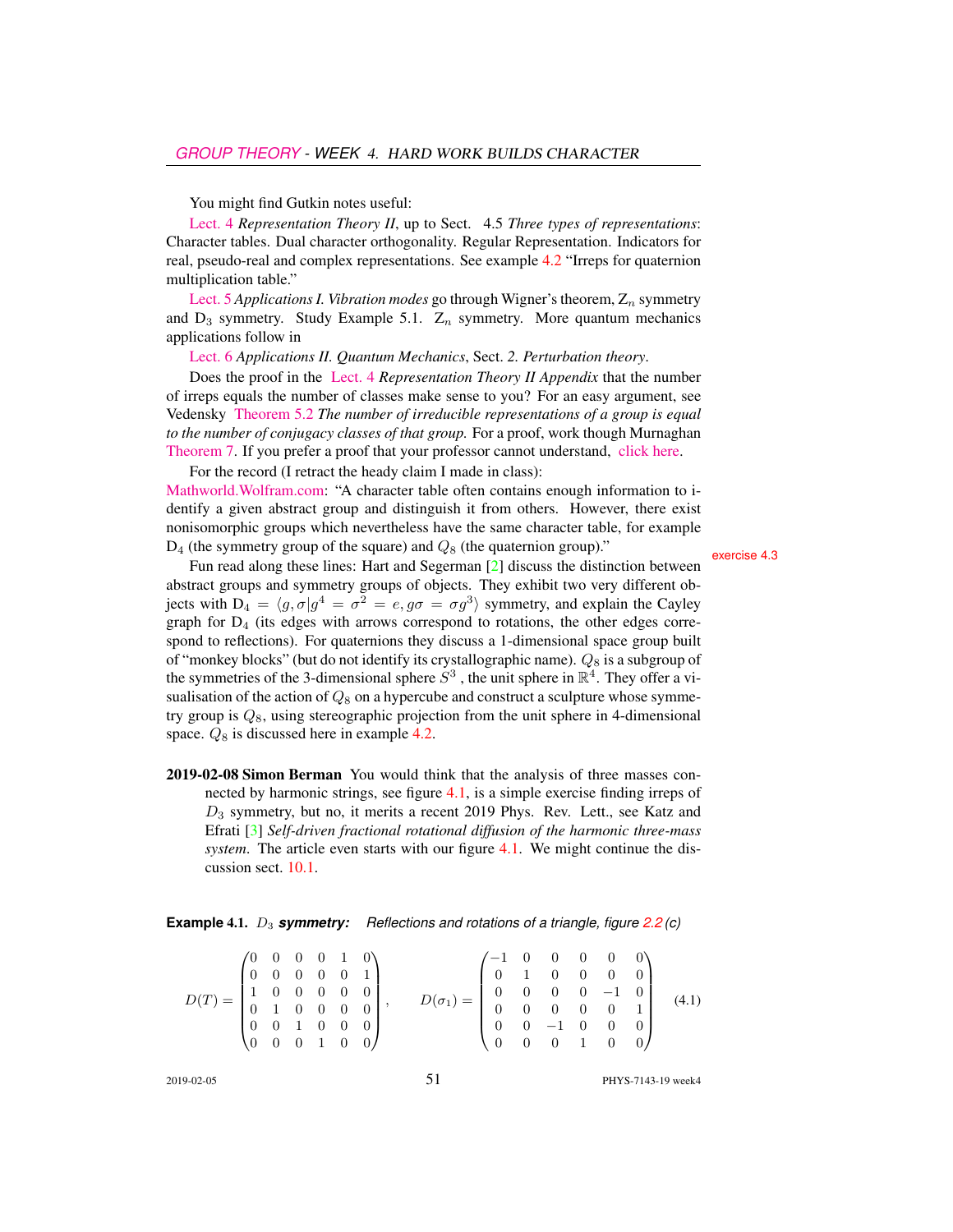$$
D(\sigma_2) = \begin{pmatrix} 0 & 0 & 0 & 0 & -1 & 0 \\ 0 & 0 & 0 & 0 & 0 & 1 \\ 0 & 0 & -1 & 0 & 0 & 0 \\ 0 & 0 & 0 & 1 & 0 & 0 \\ -1 & 0 & 0 & 0 & 0 & 0 \\ 0 & 1 & 0 & 0 & 0 & 0 \end{pmatrix}, \qquad D(\sigma_3) = \begin{pmatrix} 0 & 0 & -1 & 0 & 0 & 0 \\ 0 & 0 & 0 & 1 & 0 & 0 \\ -1 & 0 & 0 & 0 & 0 & 0 \\ 0 & 1 & 0 & 0 & 0 & 0 \\ 0 & 0 & 0 & 0 & -1 & 0 \\ 0 & 0 & 0 & 0 & 0 & 1 \end{pmatrix}
$$
(4.2)

$$
G = \{ [e]; [g, g^2]; [\sigma_1, \sigma_2, \sigma_3] \}, \qquad \chi^{(1)} = \{1, 1, 1\}, \chi^{(2)} = \{1, 1, -1\}, \chi^{(3)} = \{2, -1, 0\}
$$

$$
r_i = \chi(e)\chi^{(i)}(e)/6; \qquad r_i = \{1, 1, 2\} \quad \Longrightarrow \quad D = 2E \oplus A_1 \oplus A_2.
$$

$$
P_i = \frac{1}{3} \sum_{g \in G} \chi^{(i)}(g) D(g)
$$
  
\n
$$
P_1 = \frac{1}{3} \begin{pmatrix} 0 & 0 & 0 & 0 & 0 & 0 \\ 0 & 1 & 0 & 1 & 0 & 1 \\ 0 & 0 & 0 & 0 & 0 & 0 \\ 0 & 1 & 0 & 1 & 0 & 1 \\ 0 & 0 & 0 & 0 & 0 & 0 \\ 0 & 0 & 0 & 0 & 0 & 0 \\ 0 & 0 & 0 & 0 & 0 & 0 \end{pmatrix}, \qquad P_2 = \frac{1}{3} \begin{pmatrix} 1 & 0 & 1 & 0 & 1 & 0 \\ 0 & 0 & 0 & 0 & 0 & 0 \\ 1 & 0 & 1 & 0 & 1 & 0 \\ 0 & 0 & 0 & 0 & 0 & 0 \\ 1 & 0 & 1 & 0 & 1 & 0 \\ 1 & 0 & 1 & 0 & 1 & 0 \\ 1 & 0 & 1 & 0 & 1 & 0 \\ 1 & 0 & 1 & 0 & 1 & 0 \\ 1 & 0 & 1 & 0 & 1 & 0 \\ 1 & 0 & 1 & 0 & 1 & 0 \\ 1 & 0 & 1 & 0 & 1 & 0 \\ 1 & 0 & 0 & 0 & 0 & 1 \\ 1 & 0 & 0 & 0 & 0 & 0 \\ 1 & 0 & 0 & 0 & 0 & 0 \\ 1 & 0 & 0 & 0 & 0 & 0 \\ 1 & 0 & 0 & 0 & 0 & 0 \\ 1 & 0 & 0 & 0 & 0 & 0 \\ 1 & 0 & 0 & 0 & 0 & 0 \\ 1 & 0 & 0 & 0 & 0 & 0 \\ 1 & 0 & 0 & 0 & 0 & 0 \\ 1 & 0 & 0 & 0 & 0 & 0 & 0 \\ 1 & 0 & 0 & 0 & 0 & 0 & 0 \\ 1 & 0 & 0 & 0 & 0 & 0 & 0 \\ 1 & 0 & 0 & 0 & 0 & 0 & 0 \\ 1 & 0 & 0 & 0 & 0 & 0 & 0 \\ 1 & 0 & 0 & 0 & 0 & 0 & 0 \\ 1 & 0 & 0 & 0 & 0 & 0 & 0 \\ 1 & 0 & 0 & 0 & 0 & 0 & 0 \\ 1 & 0 & 0 & 0 & 0 & 0 & 0 \\
$$

1 0 1 0 1 0 0 0 0 0 0 0

*The 3 equal masses connected by harmonic springs system of figure 4.1 is a textbook example of such system, see for example Kotkin and Serbo [4]* Collection of Problems in Classical Mechanics*.*

0 0 0 0 0 0 0 1 0 1 0 1



Figure 4.1: Modes of a molecule with  $D_3$  symmetry. (B. Gutkin)

*The vibrational modes associated with the two 1-dimensional representations are given by*

$$
P_{1V} = \alpha \begin{pmatrix} 0 \\ 1 \\ 0 \\ 1 \\ 0 \\ 1 \end{pmatrix} \quad \text{and} \quad P_{2V} = \beta \begin{pmatrix} 1 \\ 0 \\ 1 \\ 0 \\ 1 \\ 0 \end{pmatrix},
$$

*respectively. Here*  $P_{1V}$  *represents symmetric mode shown in figure 4.1 (red). The sec*ond mode  $P_{2V}$  corresponds to the rotations of the whole system. The projection opera-

PHYS-7143-19 week4 52 2019-02-05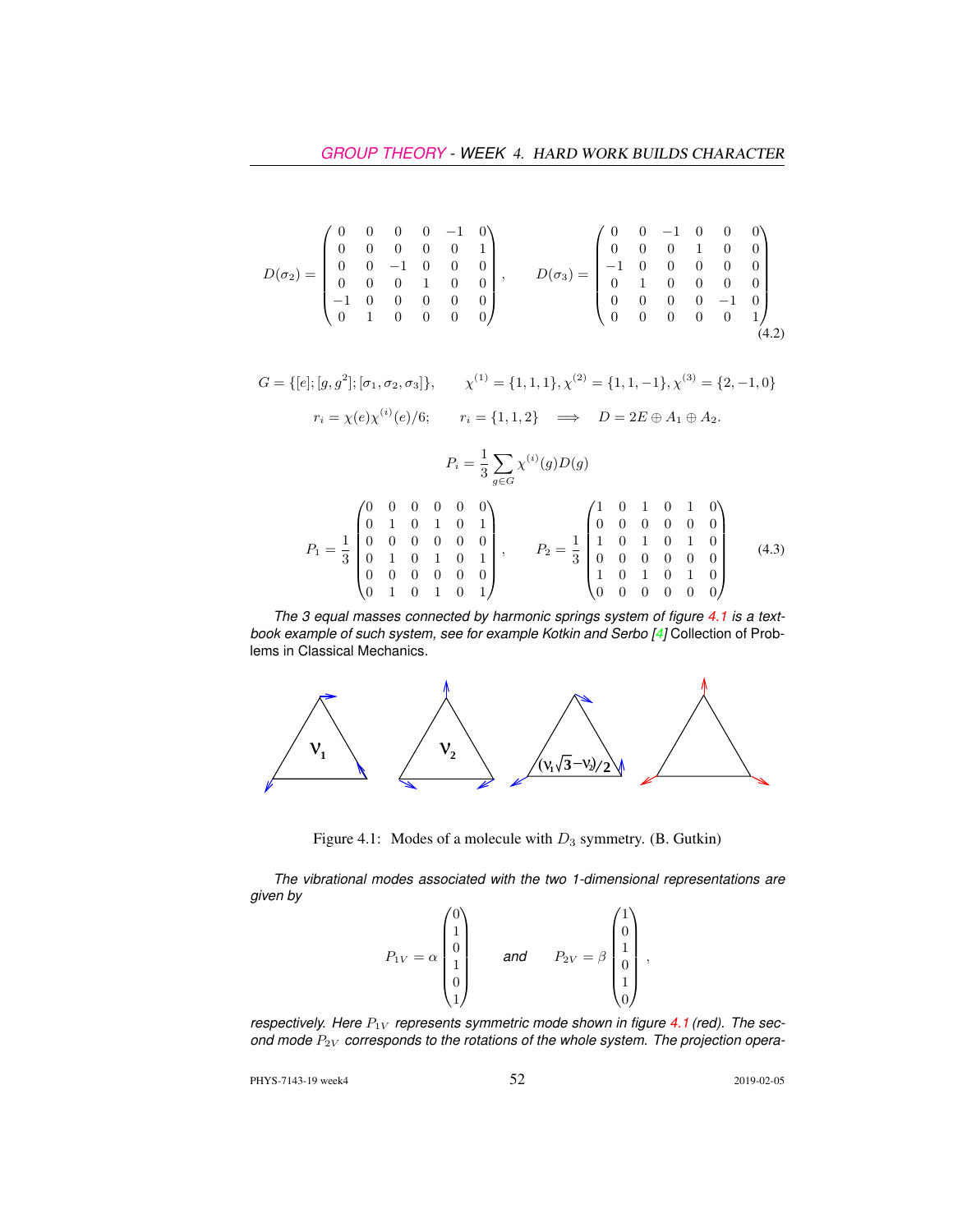*tor for the two-dimensional representation is*

$$
P_3 = \frac{2}{6}(2D(I) - D(T) - D(T^2)) = \frac{1}{3} \begin{pmatrix} 2 & 0 & -1 & 0 & -1 & 0 \\ 0 & 2 & 0 & -1 & 0 & -1 \\ -1 & 0 & 2 & 0 & -1 & 0 \\ 0 & -1 & 0 & 2 & 0 & -1 \\ -1 & 0 & -1 & 0 & 2 & 0 \\ 0 & -1 & 0 & -1 & 0 & 2 \end{pmatrix}
$$
(4.4)

*From this we have to separate two vectors corresponding to shift in* x and y directions.

$$
\eta_x = \begin{pmatrix} 1 \\ 0 \\ -1/2 \\ \sqrt{3}/2 \\ -1/2 \\ -\sqrt{3}/2 \end{pmatrix}, \qquad \eta_y = \begin{pmatrix} 0 \\ 1 \\ -\sqrt{3}/2 \\ -1/2 \\ \sqrt{3}/2 \\ -1/2 \end{pmatrix}
$$

$$
P_{3V} = \begin{pmatrix} 2 \\ 0 \\ \sqrt{6} \\ 0 \\ -1 \\ 0 \end{pmatrix} + \beta \frac{1}{\sqrt{2}} \begin{pmatrix} 0 \\ 0 \\ 1 \\ 0 \\ -1 \\ 0 \end{pmatrix} + \gamma \frac{1}{\sqrt{6}} \begin{pmatrix} 0 \\ 2 \\ 0 \\ -1 \\ 0 \\ -1 \end{pmatrix} + \delta \frac{1}{\sqrt{2}} \begin{pmatrix} 0 \\ 0 \\ 0 \\ 1 \\ 0 \\ -1 \end{pmatrix},
$$

*where*  $\eta_x = \sqrt{3/2}(\xi_4 + \xi_1)$ ,  $\eta_y = \sqrt{3/2}(\xi_3 - \xi_2)$ . Vectors  $\xi_i$  are columns of  $P_3$  and their *linear combinations. The orthogonal vectors are given by*

$$
\nu_1 = \sqrt{3/2}(\xi_1 - \xi_4) = \begin{pmatrix} 1 \\ 0 \\ -1/2 \\ -\sqrt{3}/2 \\ -1/2 \\ \sqrt{3}/2 \end{pmatrix}, \qquad \nu_2 = \sqrt{3/2}(\xi_2 + \xi_3) = \begin{pmatrix} 0 \\ 1 \\ \sqrt{3}/2 \\ -1/2 \\ -\sqrt{3}/2 \\ -1/2 \end{pmatrix}.
$$

*(B. Gutkin)*

**Example** 4.2. *Quaternions: Quaternion multiplication table is*

$$
\{\pm 1, \pm i, \pm j, \pm k\} \qquad i^2 = j^2 = k^2; \quad ij = k.
$$

*This group has five conjugate classes:*

$$
\{1\}, \{-1\}, \{\pm i\}, \{\pm j\}, \{\pm k\}.
$$

*The only possible solution for the equation*  $\sum_{i=1}^{5} m_i^2 = 8$  *is*  $m_i = 1, i = 1, \ldots 4, m_5 = 2$ *. In addition to fully symmetric representation, the other three one-dimensional representations are easy to find:*  $\chi(1) = 1, \chi(-1) = 1$ *, while*  $\chi(i) = -1, \chi(j) = -1, \chi(k) = 1$ *;*  $\chi(i) = -1, \chi(k) = -1, \chi(j) = 1$  or  $\chi(k) = -1, \chi(j) = -1, \chi(i) = 1$ . The two*dimensional representation can be find by the orthogonality relation:*

$$
2 + \chi(-1) \pm \chi(k) \pm \chi(i) \pm \chi(j) = 0, \Longrightarrow \chi(-1) = -2, \chi(k) = \chi(i) = \chi(j) = 0.
$$

2019-02-05 53 PHYS-7143-19 week4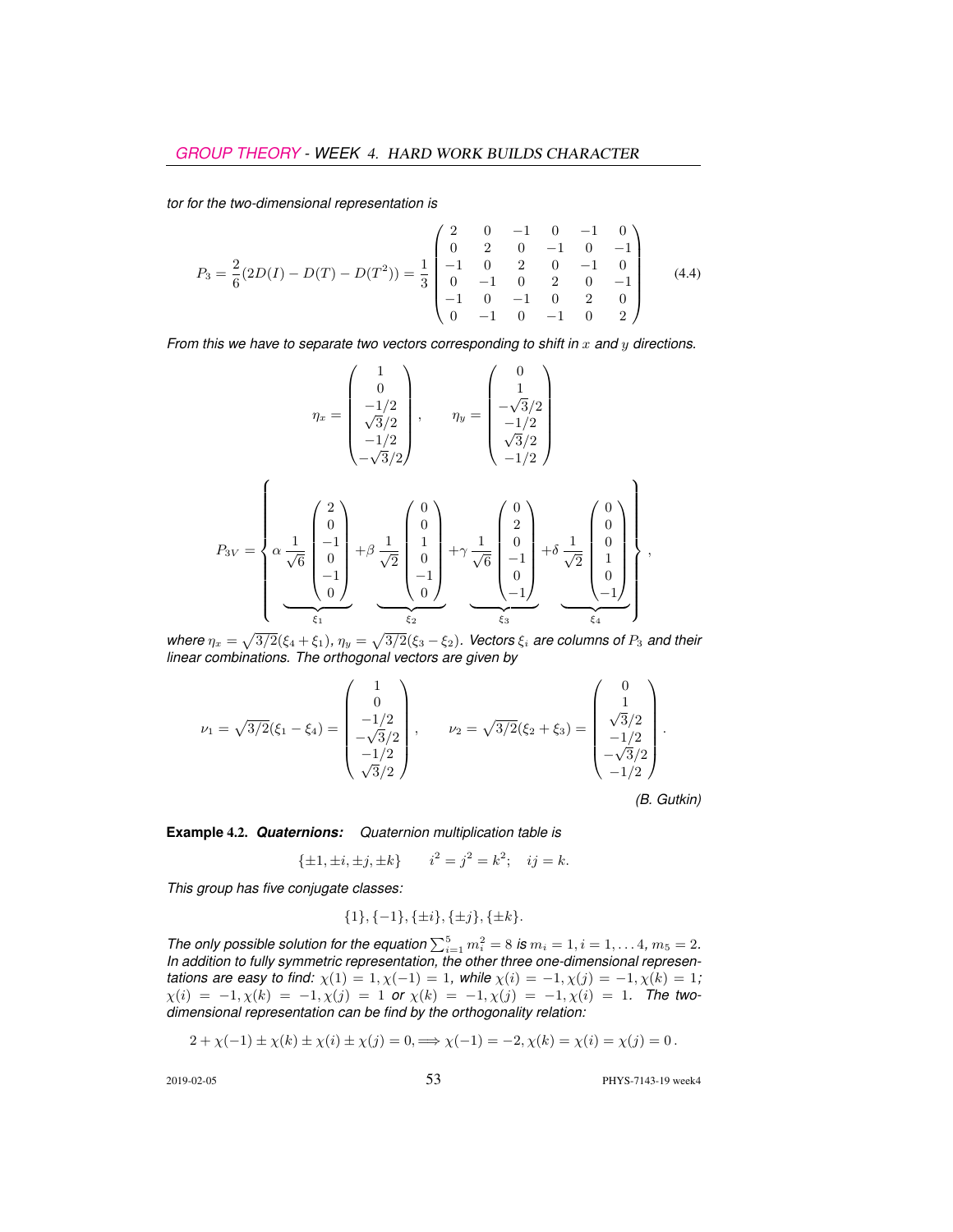*Since the indicator equals*

$$
Ind = (2\chi(1) + 6\chi(-1))/8 = -1,
$$

*the last representation is pseudo-real. Note that this representation can be realized using Pauli matrices:*

 $\{\pm I, \pm \sigma_x, \pm \sigma_y, \pm \sigma_z\}.$ 

## References

- [1] M. S. Dresselhaus, G. Dresselhaus, and A. Jorio, *[Group Theory: Application to](http://dx.doi.org/10.1007/978-3-540-32899-5) [the Physics of Condensed Matter](http://dx.doi.org/10.1007/978-3-540-32899-5)* (Springer, New York, 2007).
- [2] V. Hart and H. Segerman, [The quaternion group as a symmetry group,](http://archive.bridgesmathart.org/2014/bridges2014-143.html) in [Proc.](http://archive.bridgesmathart.org/2014/bridges2014-143.html) [Bridges 2014: Mathematics, Music, Art, Architecture, Culture,](http://archive.bridgesmathart.org/2014/bridges2014-143.html) edited by G. H. G. Greenfield and R. Sarhangi (2014), pp. 143–150.
- [3] O. S. Katz and E. Efrati, ["Self-driven fractional rotational diffusion of the har](http://dx.doi.org/10.1103/physrevlett.122.024102)[monic three-mass system",](http://dx.doi.org/10.1103/physrevlett.122.024102) [Phys. Rev. Lett.](http://dx.doi.org/10.1103/physrevlett.122.024102) 122 (2019) [10.1103/physrevle](http://dx.doi.org/10.1103/physrevlett.122.024102)tt. [122.024102](http://dx.doi.org/10.1103/physrevlett.122.024102).
- [4] G. L. Kotkin and V. G. Serbo, *[Collection of Problems in Classical Mechanics](http://books.google.com/books?vid=ISBN9781483186610)* (Elsevier, 2013).
- [5] L. Landau and E. Lifshitz, *[Quantum Mechanics: Non-Relativistic Theory](https://archive.org/search.php?query=creator%3A%22L.D.+Landau+%26+E.M.+Lifshitz%22)* (Pergamon Press, Oxford, 1959).
- [6] J. Mathews and R. L. Walker, *[Mathematical Methods of Physics](http://dx.doi.org/10.2307/2316002)* (W. A. Benjamin, Reading, MA, 1970).
- [7] M. Tinkham, *[Group Theory and Quantum Mechanics](http://dx.doi.org/10.1016/c2013-0-01646-5)* (Dover, New York, 2003).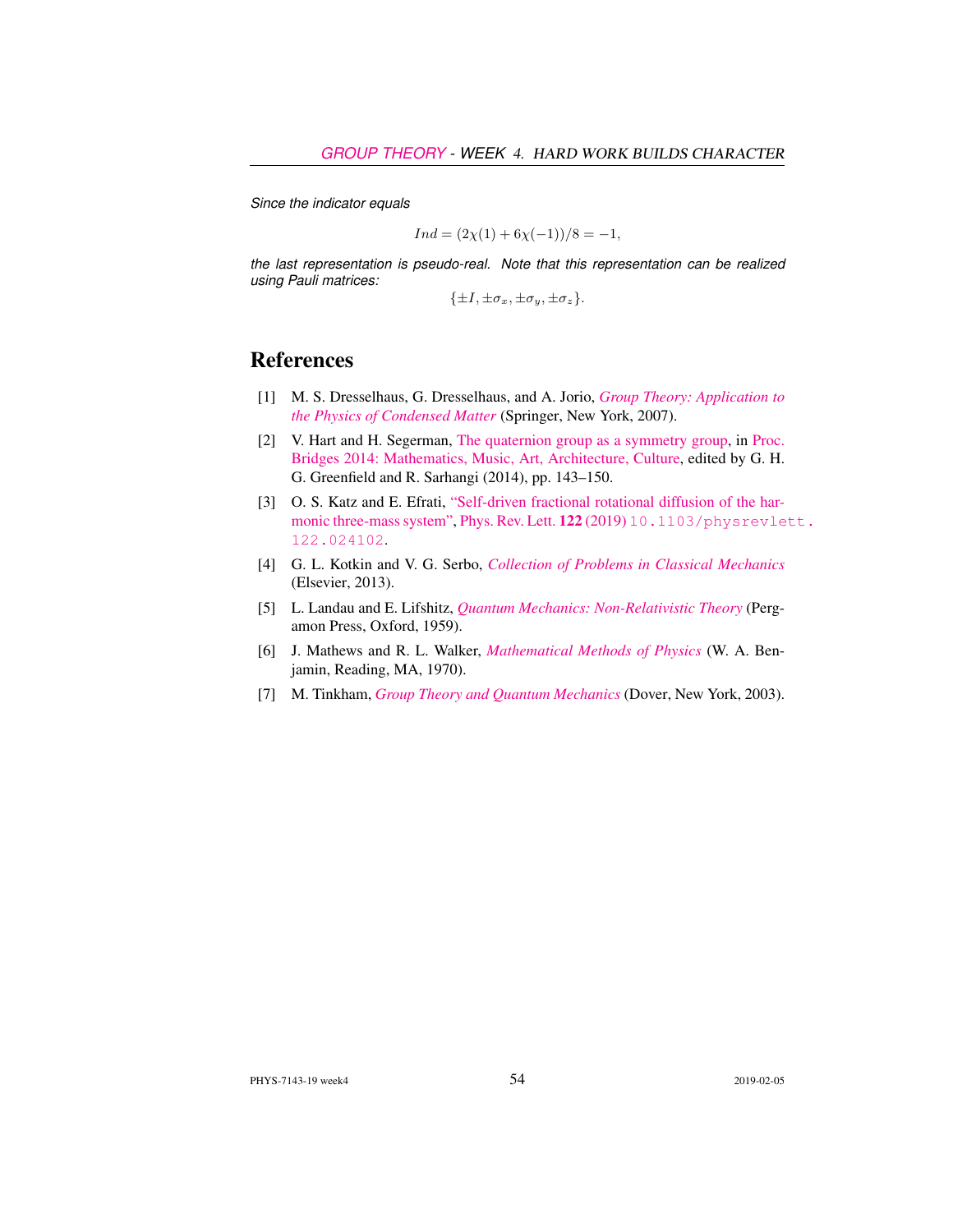## **Exercises**

- 4.1. **Characters of D**<sub>3</sub>. (continued from exercise 2.4) D<sub>3</sub>  $\cong Z_{3v}$ , the group of symmetries of an equilateral triangle: has three irreducible representations, two one-dimensional and the other one of multiplicity 2.
	- (a) All finite discrete groups are isomorphic to a permutation group or one of its subgroups, and elements of the permutation group can be expressed as cycles. Express the elements of the group  $D_3$  as cycles. For example, one of the rotations is  $(123)$ , meaning that vertex 1 maps to 2,  $2 \rightarrow 3$ , and  $3 \rightarrow 1$ .
	- (b) Use your representation from exercise  $2.4$  to compute the  $D_3$  character table.
	- (c) Use a more elegant method from the group-theory literature to verify your  $D_3$  character table.
	- (d) Two  $D_3$  irreducible representations are one dimensional and the third one of multiplicity 2 is formed by  $[2 \times 2]$  matrices. Find the matrices for all six group elements in this representation.
- 4.2. Decompose a representation of  $S_3$ . Consider a reducible representation  $D(g)$ , i.e., a representation of group element  $g$  that after a suitable similarity transformation takes form

$$
D(g) = \begin{pmatrix} D^{(a)}(g) & 0 & 0 & 0 \\ 0 & D^{(b)}(g) & 0 & 0 \\ 0 & 0 & D^{(c)}(g) & 0 \\ 0 & 0 & 0 & \ddots \end{pmatrix},
$$

with character for class  $C$  given by

$$
\chi(C) = c_a \chi^{(a)}(C) + c_b \chi^{(b)}(C) + c_c \chi^{(c)}(C) + \cdots,
$$

where  $c_a$ , the multiplicity of the  $a$ th irreducible representation (colloquially called "irrep"), is determined by the character orthonormality relations,

$$
c_a = \overline{\chi^{(a)*} \chi} = \frac{1}{h} \sum_{k}^{class} N_k \chi^{(a)}(\mathcal{C}_k^{-1}) \chi(\mathcal{C}_k).
$$
 (4.5)

Knowing characters is all that is needed to figure out what any reducible representation decomposes into!

As an example, let's work out the reduction of the matrix representation of  $S_3$  permutations. The identity element acting on three objects [a b c] is a  $3 \times 3$  identity matrix,

$$
D(E) = \begin{pmatrix} 1 & 0 & 0 \\ 0 & 1 & 0 \\ 0 & 0 & 1 \end{pmatrix}
$$

Transposing the first and second object yields  $[b \ a \ c]$ , represented by the matrix

$$
D(A) = \begin{pmatrix} 0 & 1 & 0 \\ 1 & 0 & 0 \\ 0 & 0 & 1 \end{pmatrix}
$$
  

$$
\begin{pmatrix} 0 & 1 & 0 \\ 1 & 0 & 0 \end{pmatrix} \begin{pmatrix} a \\ b \end{pmatrix} = \begin{pmatrix} b \\ a \end{pmatrix}
$$

since

$$
\begin{pmatrix} 0 & 1 & 0 \\ 1 & 0 & 0 \\ 0 & 0 & 1 \end{pmatrix} \begin{pmatrix} a \\ b \\ c \end{pmatrix} = \begin{pmatrix} b \\ a \\ c \end{pmatrix}
$$

2019-02-05 55 PHYS-7143-19 week4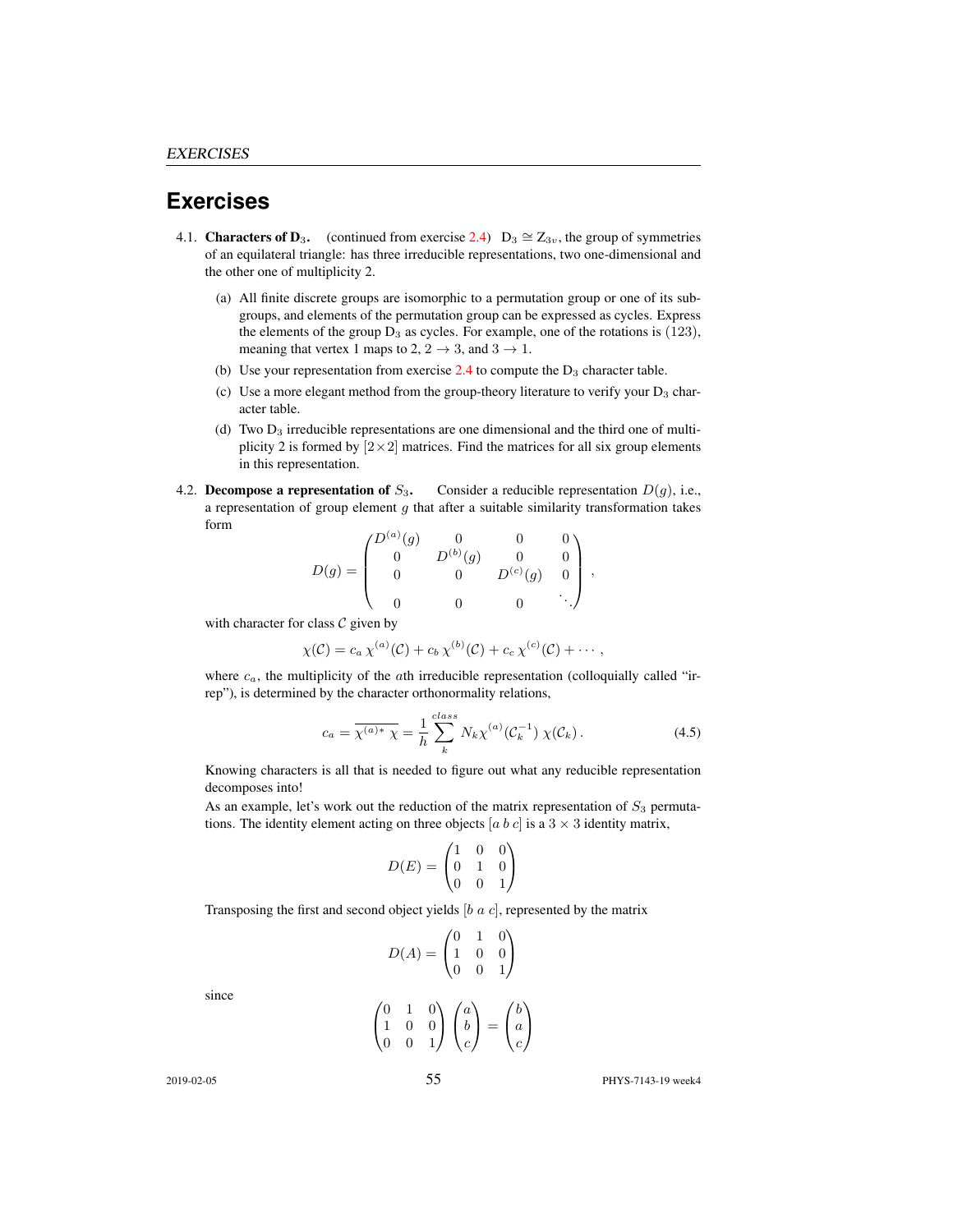- 1. Find all six matrices for this representation.
- 2. Split this representation into its conjugacy classes.
- 3. Evaluate the characters  $\chi(\mathcal{C}_i)$  for this representation.
- 4. Determine multiplicities  $c_a$  of irreps contained in this representation.
- 5. (bonus) Construct explicitly all irreps.
- 6. (bonus) Explain whether any irreps are missing in this decomposition, and why.
- 4.3. All irreducible representations of  $D_4$ . Dihedral group  $D_4$ , the symmetry group of a square, consists of 8 elements: identity, rotations by  $\pi/2$ ,  $\pi$ ,  $3\pi/2$ , and 4 reflections across symmetry axes:  $D_4 = \langle g, \sigma | g^4 = \sigma^2 = e, g\sigma = \sigma g^3 \rangle$ 
	- (a) Find all conjugacy classes.
	- (b) Determine the dimensions of irreducible representations using the relationship

$$
\sum_{i} d_i^2 = |G|,\t\t(4.6)
$$

where  $d_i$  is the dimension of *i*th irreducible representation.

- (c) Determine the remaining items of the character table.
- (d) Compare with the character table of quaternions, example 4.2. Are they the same or different?
- (e) Determine the indicators for all irreps of  $D_4$ . Are they the same as for the irreps of the quaternion group?

If you are at loss how to proceed, take a look at Landau and Lifschitz [5] *Vol.3: Quantum Mechanics*

(Boris Gutkin)

#### 4.4. Irreducible representations of dihedral group  $D_n$ .

- (a) Determine the dimensions of all irreps of dihedral group  $D_n$ , n odd.
- (b) Determine the dimensions of all irreps of dihedral group  $D_n$ , n even.

This exercise is meant to be easy - guess the answer from the irreps dimension sum rule (4.6), and what you already know about  $D_1$ ,  $D_3$  and  $D_4$ . Working out also  $D_2$  case (cut a disk into two equal halves) might be helpful. A more serious attempt would require counting conjugacy classes first. This exercise might help you later, when you are looking at irreps of the orthogonal groups  $O(n)$ ; turns out they are different for n odd or even  $n$ , and that has physical consequences: what you learn by working out a problem in 2 dimensions might be misleading for working it out in 3 dimensions.

#### 4.5. Perturbation of  $T_d$  symmetry.

A non-relativistic charged particle moves in an infinite bound potential  $V(x)$  with  $T<sub>d</sub>$ symmetry. Consult exercise 5.1 *Vibration Modes of* CH<sup>4</sup> for the character table and other  $T_d$  details.

(a) What are the degeneracies of the quantum energy levels? How often do they appear relative to each other (i.e., what is the level density)?

A weak constant electric field is now added now along one of the  $2\pi/3$  rotation axes, splitting energy levels into multiplets.

PHYS-7143-19 week4 56 2019-02-05